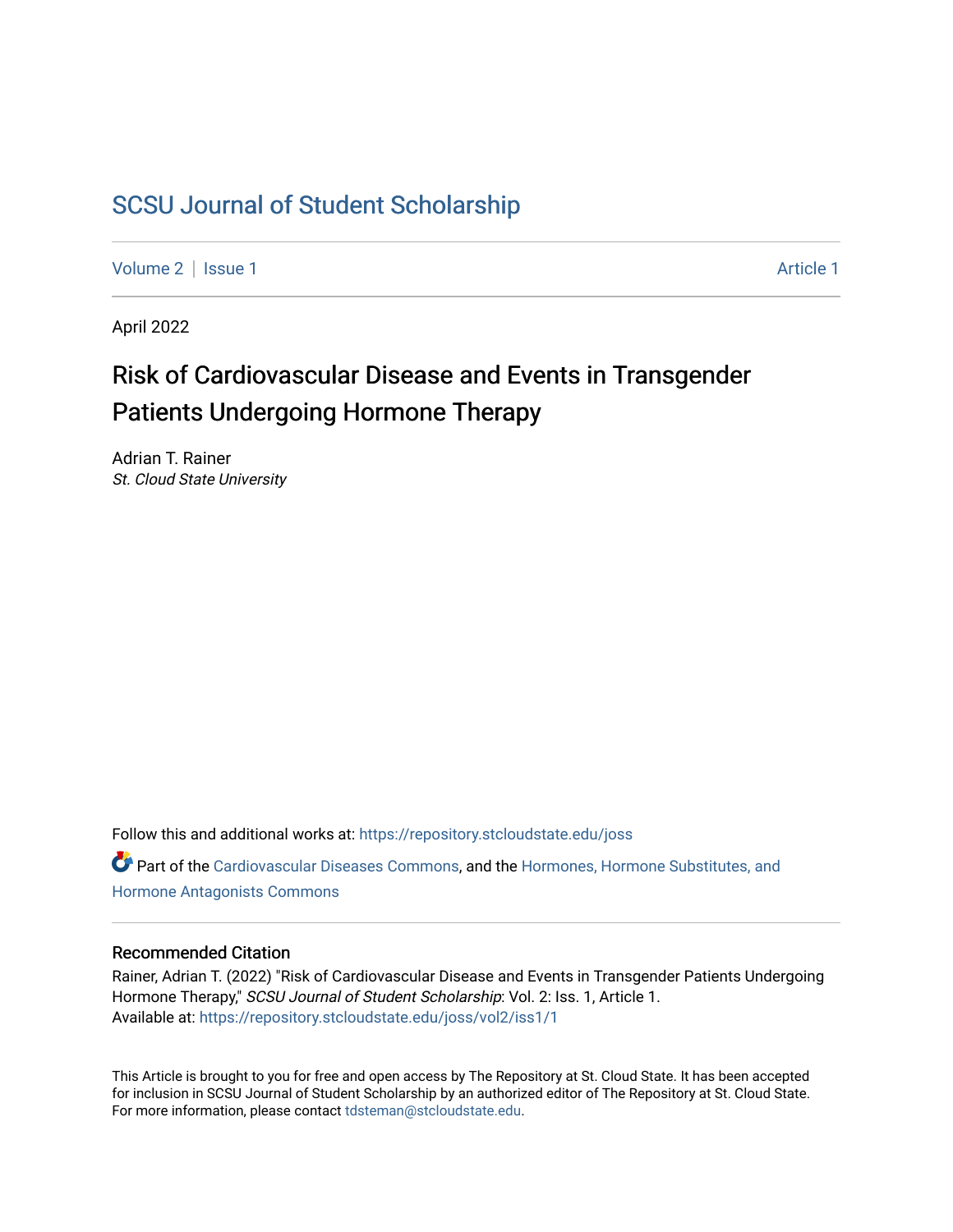## Risk of Cardiovascular Disease and Events in Transgender Patients Undergoing Hormone Therapy

#### Cover Page Footnote

Adrian Rainer is a senior nursing student in the baccalaureate nursing program at St. Cloud State University. Thank you to Dr. Amy E. Hilleren-Listerud for the continued help and encouragement with this project, and to my mother, Susan Rainer, for instilling in me a childhood curiosity about medicine.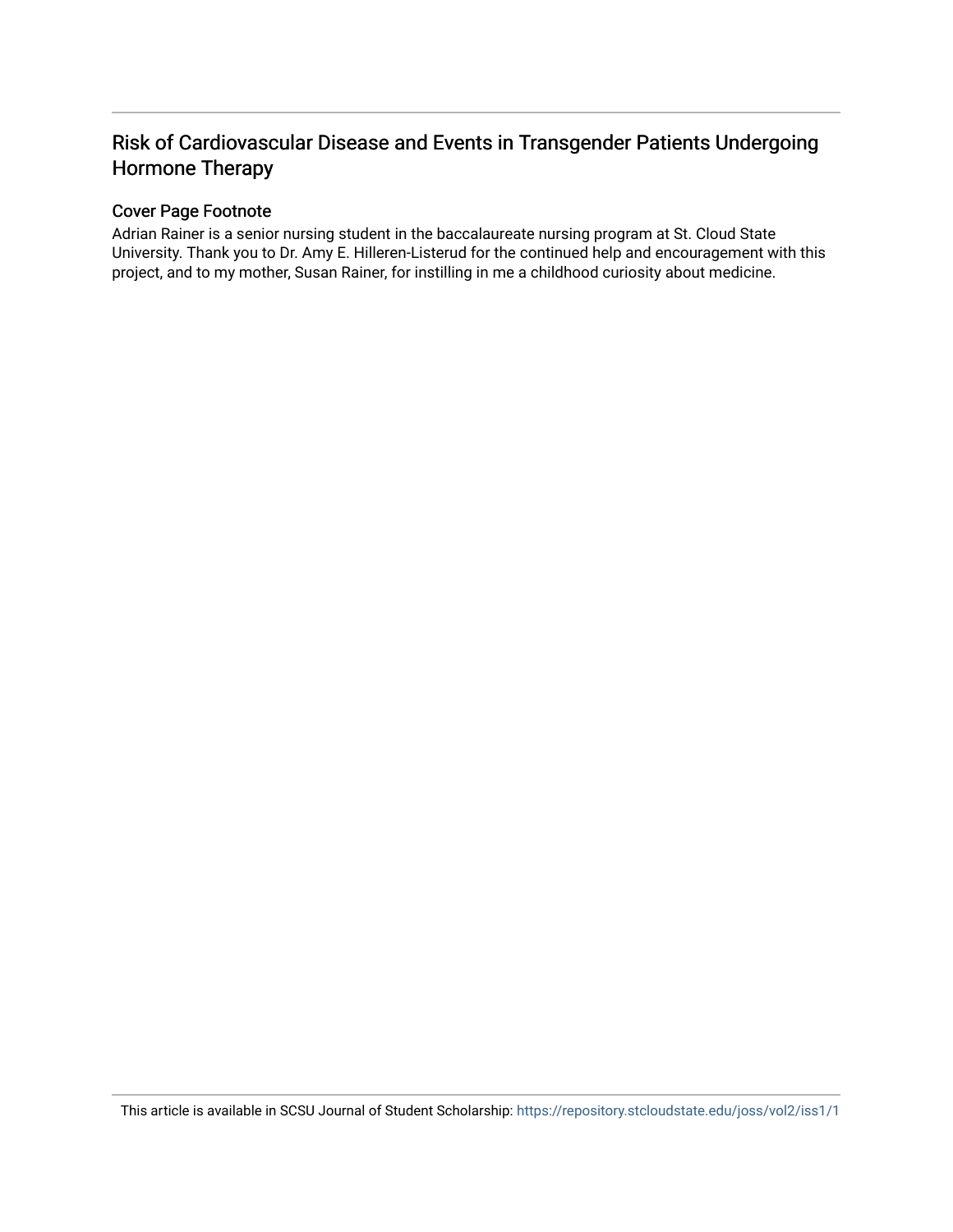# **Risk of Cardiovascular Disease and Events in Transgender Patients undergoing Hormone Therapy**

## Adrian T. Rainer

Transgender people are a greatly misunderstood population, both from a medical standpoint and from a societal perspective. With trans people often being the target of misinformed and inflammatory public discourse (Arlee et al., 2019), it can be easy to forget that these individuals are patients that have real and complex medical needs.

Gender dysphoria is the distressing incongruence between one's gender assigned at birth and their gender identity (American Psychiatric Association, 2020). This incongruence is typically what motivates trans people to physically transition. Over 80% percent of trans people pursue cross-sex hormone therapy as the primary treatment for their gender dysphoria (Nguyen et al., 2018). However, not all trans people experience gender dysphoria (particularly those who have positive social supports in place), and dysphoria is not considered a requirement to be transgender or to pursue gender transition (Dargie et al., 2014). Additionally, many trans people do not pursue CSHRT in any form and instead alleviate dysphoria using other means, including legally changing their name and gender, pursuing social transition, and/or undergoing surgical interventions (American Psychiatric Association, 2020).

The goal of CSHRT is to suppress endogenous sex hormones and achieve therapeutic levels of those hormones within the range of the gender the person identifies as. Transwomen (women who were assigned male at birth) usually take a daily set of pills consisting of estrogen preparations, along with antiandrogens and occasionally progesterone (Streed et al. 2017). Transmen (men who were assigned women at birth) typically are prescribed a weekly or bi-weekly intramuscular injection of testosterone (Streed et al. 2017). These are generalizations, as goals of CSHRT may vary from person to person.

The effects of administering cross-sex hormone replacement therapy (CSHRT) to transgender individuals are well-documented as being effective for alleviating mental distress and gender dysphoria (Nguyen et al., 2018). However, from a cardiovascular perspective, the longterm effects of CSHRT are not well understood. Most research regarding administration of sex hormones and cardiovascular health has been obtained from cisgender people (people whose gender identity aligns with what was assigned at birth), which is problematic due to marked differences in dosing, duration of therapy, and comorbidities between transgender and cisgender populations (Pyra et al., 2020). This lack of information may make it difficult for healthcare providers to administer safe and effective evidence-based practice to trans people. Healthcare providers have a responsibility to serve each population without judgement, and to understand risks associated with the medications that patients are prescribed. If the time is not taken to research and understand the full risks and benefits of CSHRT, healthcare providers may be unable to fulfill their duty as patient educators.

When trans people initiate CSHRT, they must sign informed consent paperwork indicating that they understand that the full medical effects and safety of CSHRT are not fully known (Schulz, 2017). Once initiated, most transgender individuals will continue taking CSHRT for the rest of their lives (Nguyen et al., 2018). This leaves the over 1,000,000 trans people currently taking hormone therapy uninformed as to the cardiovascular risks associated with these medications (Nguyen et al., 2018). Considering the potential for compounding negative effects over a lifetime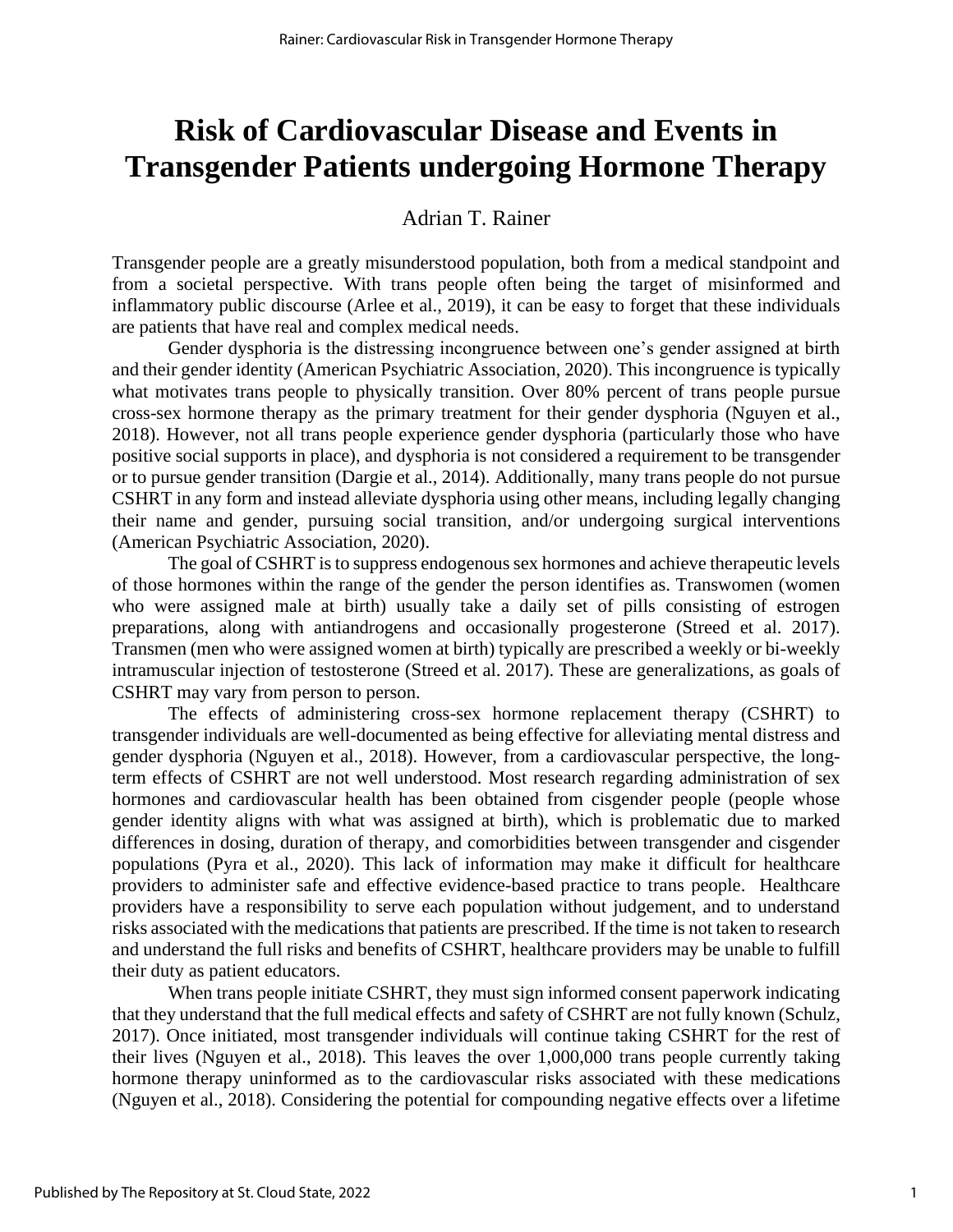of taking the same medications, it is necessary for research on this topic to stay appropriately up to date. The purpose of this article is to analyze the cardiovascular risks associated with taking CSHRT.

## **Literature Review**

Though there are many gaps in medical literature regarding transgender medical needs, the topic chosen to discuss in this paper is the risk of cardiovascular disease and acute events that come with undergoing cross-sex hormone therapy. Specifically, this paper seeks to answer the question of what the rate of cardiovascular disease is among transgender patients receiving CSHRT when compared to the general population who are not taking CSHRT.

## *I. Literature Search Strategy*

A comprehensive literature search occurred during the month of September 2021 on the Cumulative Index of Nursing and Allied Health Literature (CINAHL) database. Due to the body of research on this topic being rather limited, relevant literature from any year of publication was accepted. Key terms included in the database search include transgender, male-to-female, femaleto-male, transsexual, cardiovascular disease, heart disease, hypertension, HTN, venous thromboembolus, VTE, deep vein thromboembolus, DVT, thromboembolus, TE, risk of, chance, and probability. To be included in this review, literature had to be published in English. Literature had to include data on transmen and transwomen taking CSHRT; studies on cisgender men taking testosterone and cisgender women taking any female hormone preparations were excluded. Lastly, literature had to contain data related to cardiovascular disease, including but not limited to at least two of the following: hypertension (HTN), incidence of thromboemboli (including ischemic stroke and/or pulmonary embolus), myocardial infarcts, lipid levels, diabetes, and coronary heart disease. Under these constraints, five results met the criteria.

This review will categorize each piece of literature according to the Fineout-Overholt et al. (2010) hierarchy of evidence, which ranks literary evidence on a scale of 1-7. The highest level of evidence examined in this review is a level one, performed by Streed et al. (2017). Evidence levels two and three require controlled trials with placebo groups, and although these types of trials would be ideal to evaluate the effect of CSHRT on cardiovascular outcomes, withholding treatment to trans people render placebo groups unethical due to the known psychological benefits that CSHRT has on the transgender population (Streed, 2017). Thus, this review contains no level two or three evidence. Level four evidence consists of well-designed cohort studies, of which this review contains four (Pyra et al. 2020, Getahun et al. 2018, Caceres et al. 2019, Wierckx et al. 2013).

## *II. Level One Evidence*

The study with a level one tier of evidence done by Streed et al. (2017) systematically reviewed 13 studies on the effects of CSHRT on the rates of cardiovascular disease (CVD) in transgender men and women. This study's goal was to highlight the key research on the relationship between transgender adults taking CSHRT and the incidence of CVD. This study's biggest strength is the fact that 13 different studies were included, giving us a better idea CVD risk in different populations of transgender individuals across the United States. The researchers systematically searched PubMed and EMBASE and extracted the relevant data from those studies to use in the systemic review.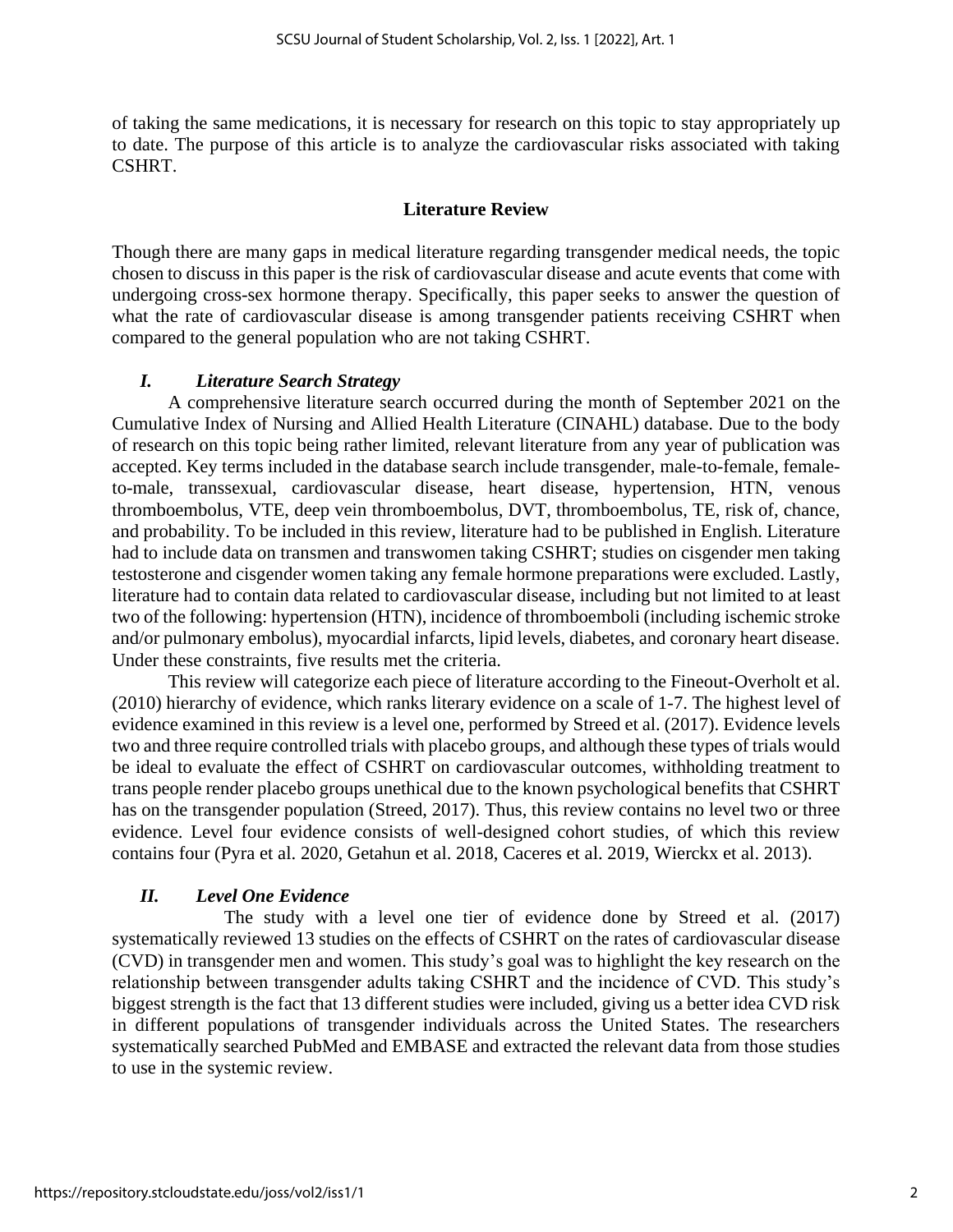This study found that transwomen who were taking high-dose oral estradiol were found to have a 20- to 45-fold increase in the incidence of thromboembolus (TE) when compared to ciswomen. Transwomen on transdermal hormones had significantly lower risks of TE (with rates nearly identical to ciswomen) than transwomen on the high-dose oral estradiol. Transwomen had a higher risk of MIs when compared to ciswomen of similar risk factors, but a similar risk of MI when compared to cismen. There were no studies that showed significant differences in the amount of high-density or low-density lipid levels in transwomen taking CSHRT.

In this review, the researchers found that transmen taking CSHRT didn't have a statistically significant increase in the risk of acute cardiovascular events (including TIAs, MIs, and TEs) when compared to cismen or ciswomen. The studies included in this systematic review also revealed conflicting results regarding the relationship between transmen on CSHRT and the rate of hypertension (HTN).

Of the 13 studies included in this review, six of them had sample sizes of less than 30 individuals. These small sample sizes, combined with the weak correlation between CSHRT and cardiovascular events and diseases in transmen, indicate that longitudinal studies with larger cohorts of various ages are needed to reach a more definitive answer to this question.

#### *III. Level Four Evidence*

The first level four piece of literature reviewed regarding this topic is an observational study by Pyra et al., published in 2020 in the journal Transgender Health. This study utilized a retrospective cohort at a Chicago health center of 6,512 transgender participants on CSHRT to examine the relationships between transgender individuals taking CSHRT and the incidence of HTN and TE. A strength of this study is the fact that this study has an exceptionally large sample size. This study adjusted for factors such as age, race, insurance type, HIV status, sexual orientation, body mass index, diabetes status, and smoking status, and time elapsed since first prescribed CSHRT. A limitation of the study is that surgical history data was not available, so endogenous hormone production (which may be a major factor in CVD risk) was not accounted for. Additionally, any data on cardiovascular drugs or hormones prescribed outside of the clinic was unable to be accessed by the researchers.

The results of this study showed that among transwomen, 0.8% (19) experienced a thromboembolism (TE). There were no associations between rate of TE and the blood levels of either estradiol or testosterone in transwomen. Transwomen who were recently prescribed progestin or medroxyprogesterone acetate had odds that increased nearly threefold of experiencing TE, after adjusting for the relevant risk factors. The sample size was too small for conclusions to be drawn, but TE is still regarded generally as being a rare event among transwomen, even among those taking progestin or medroxyprogesterone acetate. Hypertension in transwomen was experienced by 2.1% (49) of the cohort. The study found that a history of taking progestin was protective against development of HTN in transwomen, but that a history of oral use of estrogen appeared to increase rates of HTN.

Among transmen, only 0.2% of the cohort (3 participants) developed thromboembolism, thus no further association analyses were done as no meaningful conclusions would have been able to be drawn due to small sample size. The transmen in the study experienced HTN at a rate of 1.5% (28). There appeared to be no relationship between the levels of testosterone in the blood and the rate of HTN, thus no meaningful conclusions were able to be drawn.

The next piece of level four research was published by Emory University (Getahun et al. 2018). This study was done on a California-based cohort of 2842 transwomen and 2118 transmen,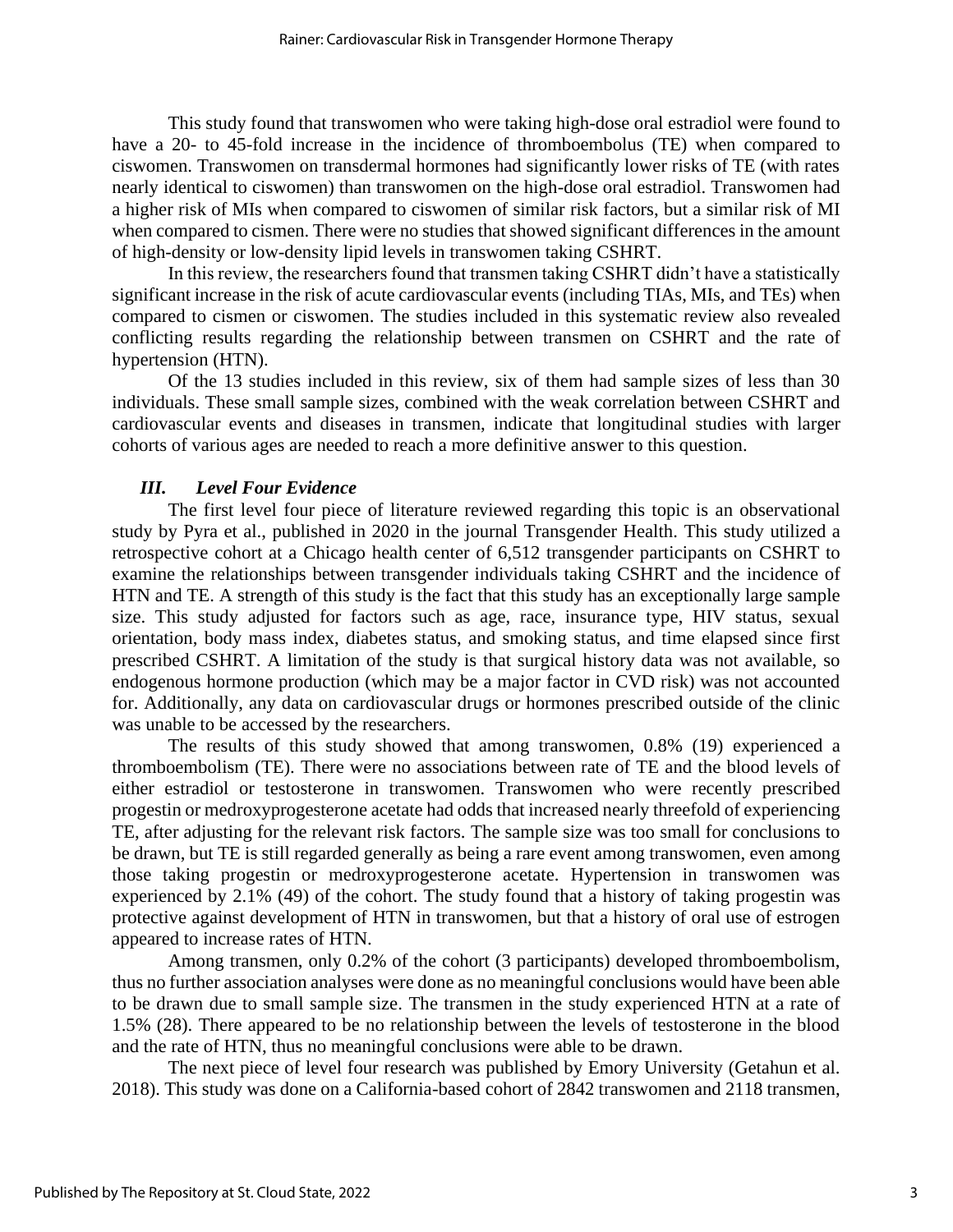and evaluated the relationship between CSHRT and TE, ischemic stroke, and myocardial infarction. These researchers utilized an electronic health record to identify transgender patients currently taking CSHRT, and then matched each individual transgender participant to 10 cisgender male and 10 cisgender female counterparts based on age, race, and geographic location. These cisgender counterparts were used as a comparison group for the transgender participants. The pairing of the transgender cohort with a total of 20 cisgender people per one transgender person is this study's biggest strength, as the cohort of transgender people is already exceptionally large at nearly 5,000 participants. As with the study by Pyra et al. (2020), this study was unable to control for hormones and medications prescribed outside of the clinic which the data was pulled from.

For transwomen taking estrogen, this study found an increased likelihood of TEs. When calculated as the number of cases per 1000 person-years, transwomen on estrogen had a 6.6 chance of acquiring a TE, compared to cisgender women at 3.2 and cisgender men at 2.5. This is over a twofold increase of TE risk when compared to cisgender individuals. For ischemic stroke, transwomen had an incidence rate of 6.6, whereas cisgender women had a rate of 3.2 and cisgender men had a rate of 2.9. Myocardial infarct rates were the only ones in which transgender women were at a lower risk than cisgender women. Transwomen had an incidence rate of 1.5, and cisgender women had an incidence rate of 2.4. Cisgender men had lower rates of myocardial infarct than cisgender or transgender women, at 1.0 case per 1000 person-years.

For transmen, this study found that those taking testosterone are at an increased risk of TE when compared both to cisgender men and cisgender women. Calculated as number of cases per 1000 person-years, transmen experienced VTE at rates of 3.1, whereas cisgender men and women experience VTE at rates of 1.6 and 1.1, respectively. Rates of myocardial infarct were higher among transmen taking testosterone (1.2) than in cisgender women (0.7) but were similar to rates observed among cisgender men (1.3). Lastly, this study shows that transmen had a nearly twofold risk for ischemic stroke (2.1) when compared both to cisgender men (1.1) and cisgender women (1.3).

The next piece of level four medical literature was published by Columbia University's School of Nursing (Caceres et al., 2019). The researchers used data from the Behavioral Risk Factor Surveillance System (BRFSS) to examine the relationship between cardiovascular disease and condition risk to gender identity in United States adults. This study is notable because the researchers surveyed the participants' health behaviors, as these are a major factor in the likelihood of developing cardiovascular disease or experiencing acute cardiac events. This study utilized both standard odds ratios and adjusted odds ratios. The adjusted odds ratios were based upon risk factors identified while surveying the participants' health behaviors, body mass index, age, employment and marital status, and medical coverage. The following description will include only the adjusted odds ratios.

This study found that transgender women were 38% more likely than cisgender men and 124% more likely than cisgender women to have any kind of cardiovascular disease (the researchers did not differentiate between any cardiovascular diseases). Transgender men were 3% less likely than cisgender men, but 60% more likely than cisgender women to develop cardiovascular disease. The odds of transgender men or women developing ischemic stroke were much different. Transgender women were 62% more likely than cisgender men and 88% more likely than cisgender women to have experienced an ischemic stroke. Transgender men, however, were 55% more likely than cisgender men and 80% more likely than cisgender women to have experienced an ischemic stroke. Overall, this study found that transgender women were the group at the highest risk to develop diabetes, coronary heart disease, stroke, myocardial infarct, and any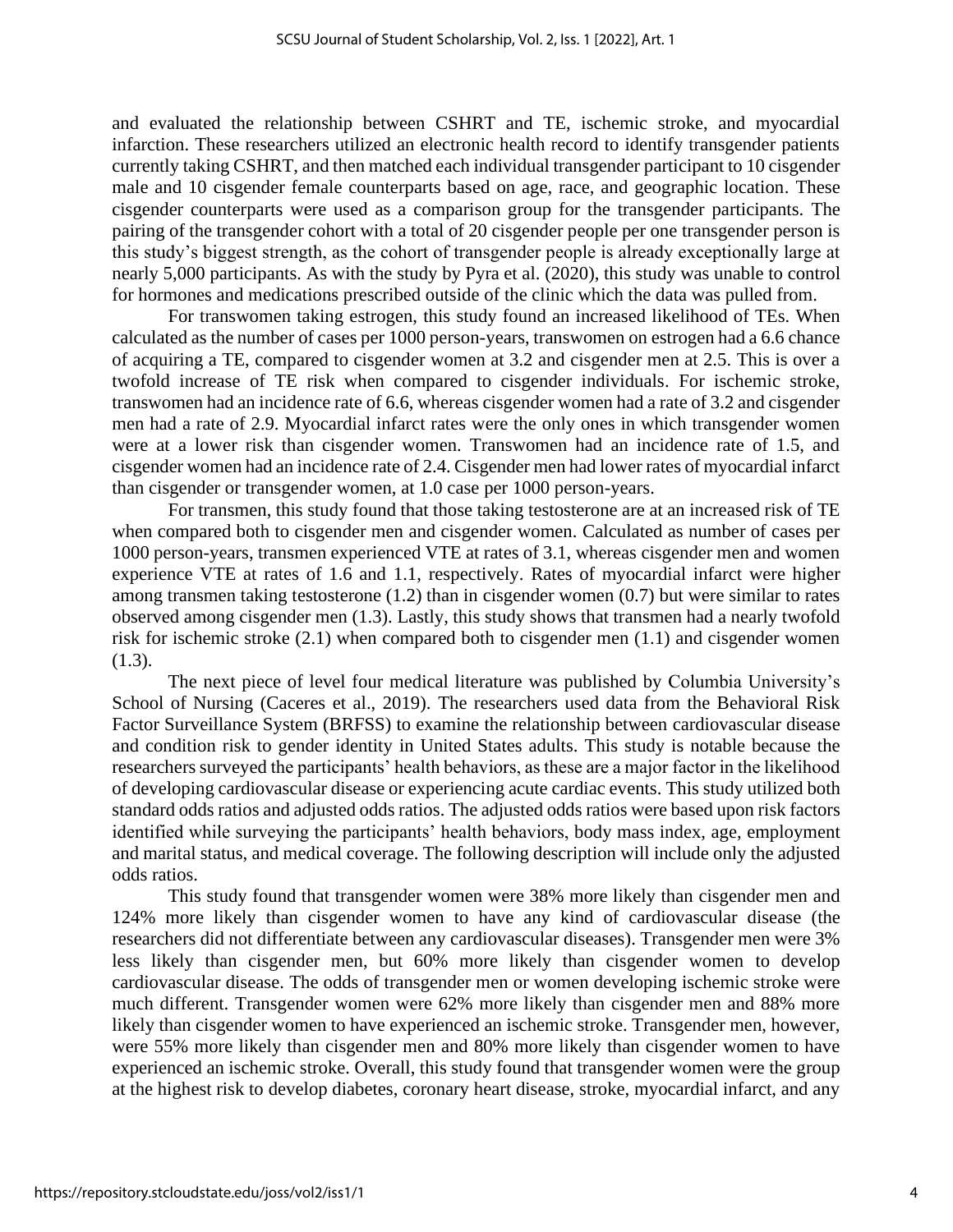kind of cardiovascular disease when compared to cisgender men, cisgender women, and transgender men.

A limitation of this study is that it did not examine blood concentration levels of CSHRT, nor did it examine prescription dosage of CSHRT. This makes it difficult to draw definite conclusions upon the relationship between CSHRT and cardiovascular events and disease. If we assume that the transgender people in this study were taking CSHRT at similar dosages as the transgender people in other studies, then this study strongly suggests that taking exogenous estrogen is a risk factor for developing cardiovascular disease or experiencing cardiac events in transgender women. Lastly, this data is only cross-sectional and self-reported, meaning that lifetime behaviors are not being taken into account and that this study may be prone to bias on behalf of the participants.

The final level four study reviewed in this paper is one done by Wierckx et al. in 2013. This study utilized an electronic health record to identify people diagnosed with gender dysphoria who underwent at least three months of CSHRT, and then sent out an invitation to participate in the study by letter to the possible participants. This study received a 54% response rate, with a total of 352 transgender participants. Both cohorts of transgender people got age-matched to 10 female and 10 male counterparts to compare data with regarding cardiovascular disease. The data is presented in cases per 1000 persons.

This study revealed that transwomen had a relatively high incidence of TE (60.7), especially when compared with transmen (14.5). This study also revealed that transwomen had higher incidences of cardiovascular disease (23.4) when compared both to the group of control men (9.4) and control women (14.9). Additionally, the transmen in the study had zero cases of cardiovascular disease. Compared to the control men and women who both had the same number of cases per 1000 people (7.3), this is much lower. These findings suggest that oral estrogen preparations significantly raise an individual's risk of acquiring cardiovascular disease when compared to control groups, and that testosterone preparations do not significantly affect cardiovascular health outcomes.

A major strength of Wierckx et al.'s (2013) study is that they controlled for BMI, which many others did not. Furthermore, the median number of years that the participants had been taking CSHRT was approximately 10, giving us a better idea of the level of CVD risk after many years of CSHRT. However, only 54% of those invited to participate in the study participated, making selection bias on behalf of the volunteers a possibility. Lastly, the sample size of 352 people total was too small to determine an accurate prevalence of morbidity and mortality.

#### **Synthesis**

This literature review evaluated five different scientific studies examining the effect that CSHRT has upon the cardiovascular health of the transgender population. This examination revealed three main themes: Risk of TEs in transwomen, risk of TEs in transmen, and route of CSHRT administration in transwomen.

#### *I. Rate of TEs in transwomen*

Every article reviewed examined the general cardiovascular risk posed to transgender women taking CSHRT, but not every article recorded the instances of the same kinds of CVD; For example, although every piece of literature examined rates of TEs, only one studied rates of MI. Thus, this part of the synthesis will focus only the instance of TEs in transwomen, as that is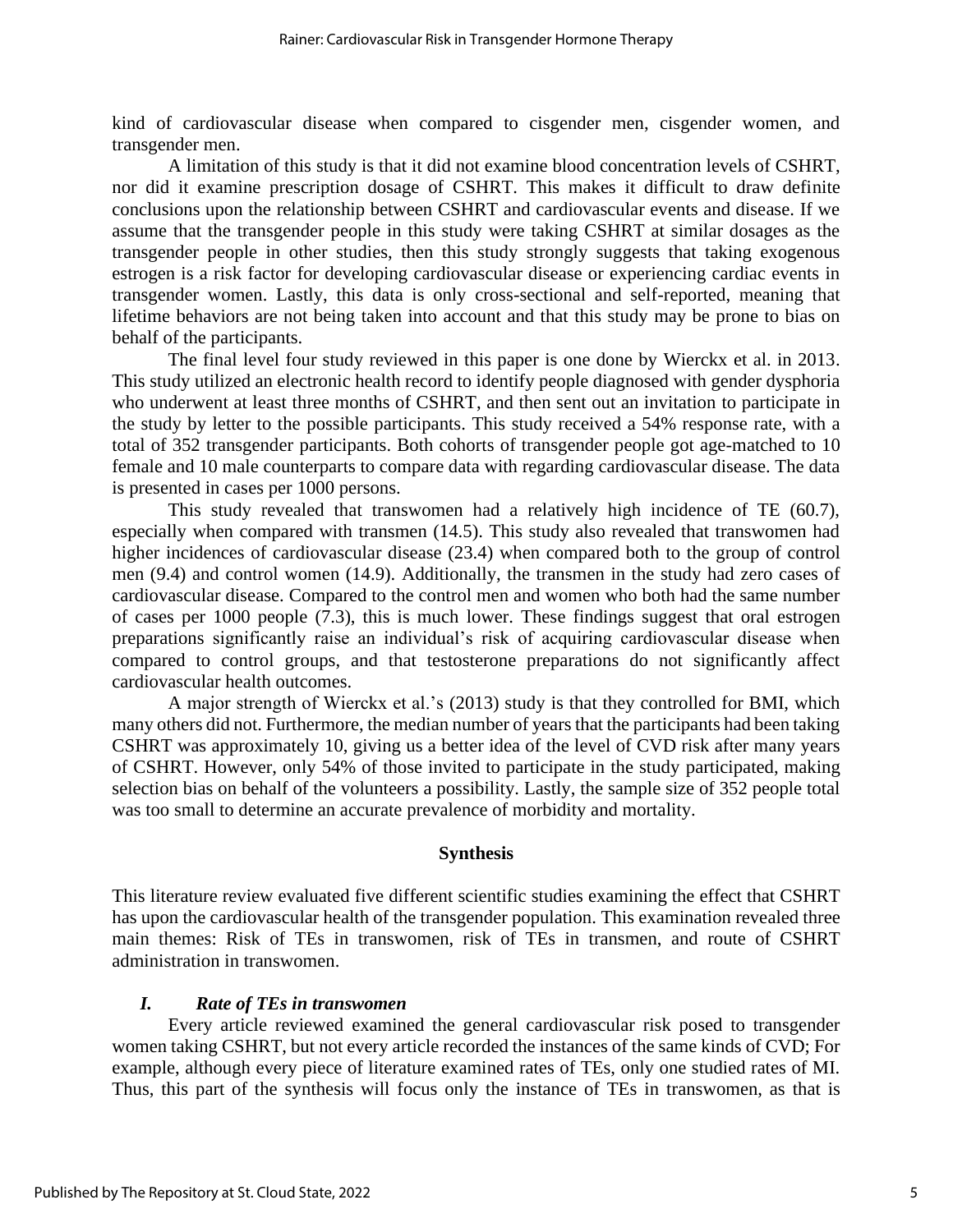recorded in every study. The articles used many different methods of calculating risk of TE, including number of cases out of 1000 person-years (Getahun et al. 2018, Streed et al. 2017), adjusted odds ratios (Wierckx et al. 2013), and percentage points (Pyra et al. 2020, Caceres et al. 2019).

Pyra et al. (2020) found that 0.8% of the transwomen in their study had experienced a TE in the past. In the study done by Getahun et al. (2018), they found that 6.7 percent of transwomen experienced a TE at any point during their eight-year study (over twice as likely as any other group). Caceres et al. (2019) determined that transwomen were 62% more likely to experience a TE than cisgender men, and Wierckx et al. (2013) determined that transgender women had a 5.1% chance of experiencing a TE in their lifetime. The systematic review done by Streed et al. (2017) showed that the most conservative estimates determined transwomen to have a 5.1% rate of TEs in a lifetime. Despite having different methodologies and methods of calculating risk, every article agrees that transwomen are at the highest rates of TEs when compared to cisgender men, cisgender women, and transgender men.

## *II. Rate of TEs in Transmen*

Because transmen have unique biological profiles when compared to cisgender men, cisgender women, and transgender women, they too were found to have experienced different rates of TE when compared to any of the above groups. Like above, the measures used to record rates of TE among transmen varied from study to study, however general takeaways can still be gleaned from the information presented in the studies regarding transmen and TEs.

In Pyra et al.'s study (2020), they found that only 0.2% (three participants) of the cohort developed a TE; because so few developed TEs, no meaningful conclusions could be drawn. However, it does show TEs not being a common occurrence among transmen. Getahun et al. (2018) found evidence to support that transgender men experienced TEs at about twice the rate of cisgender men and three times the rate of cisgender women. Caceres et al. (2019) showed that no differences in rates of TEs were observed between transmen and cisgender women, but that transgender men had a 45% higher rate of TEs than cisgender men.

In contrast, Wierckx et al. (2013) showed that transmen had a 1.4% chance of having a TE in their lifetime (compared to 6.07% of transwomen); However, this study did not examine rates of TE among their cisgender participants, so it is unknown exactly how this would have compared to cisgender men or women. Lastly, Streed et al. (2017) was not able to find convincing evidence in the systematic review that there was any statistically significant increase at all when looking at TEs in transmen. The evidence for transmen is less conclusive than that of transwomen, but this may be due to the generally smaller sample sizes for transmen when compared to the sample sizes for transwomen included in the studies.

## *III. Route of CSHRT Administration in Transwomen*

The last common theme identified is the difference that CSHRT routes have on TE risk. Not all CSHRT is administered via the same route, and four of the five studies examined here distinguish between the routes of CSHRT administration and risk of developing TE. In the United States, the most common routes of administration of CSHRT for transwomen include intramuscular injections, transdermal patches, and oral preparations (Nguyen et al. 2018). For the purpose of this synthesis, "high-dose oral estrogen preparations" have been defined as any oral estrogen prescription equal or greater than 100mg daily. Transgender men overwhelmingly take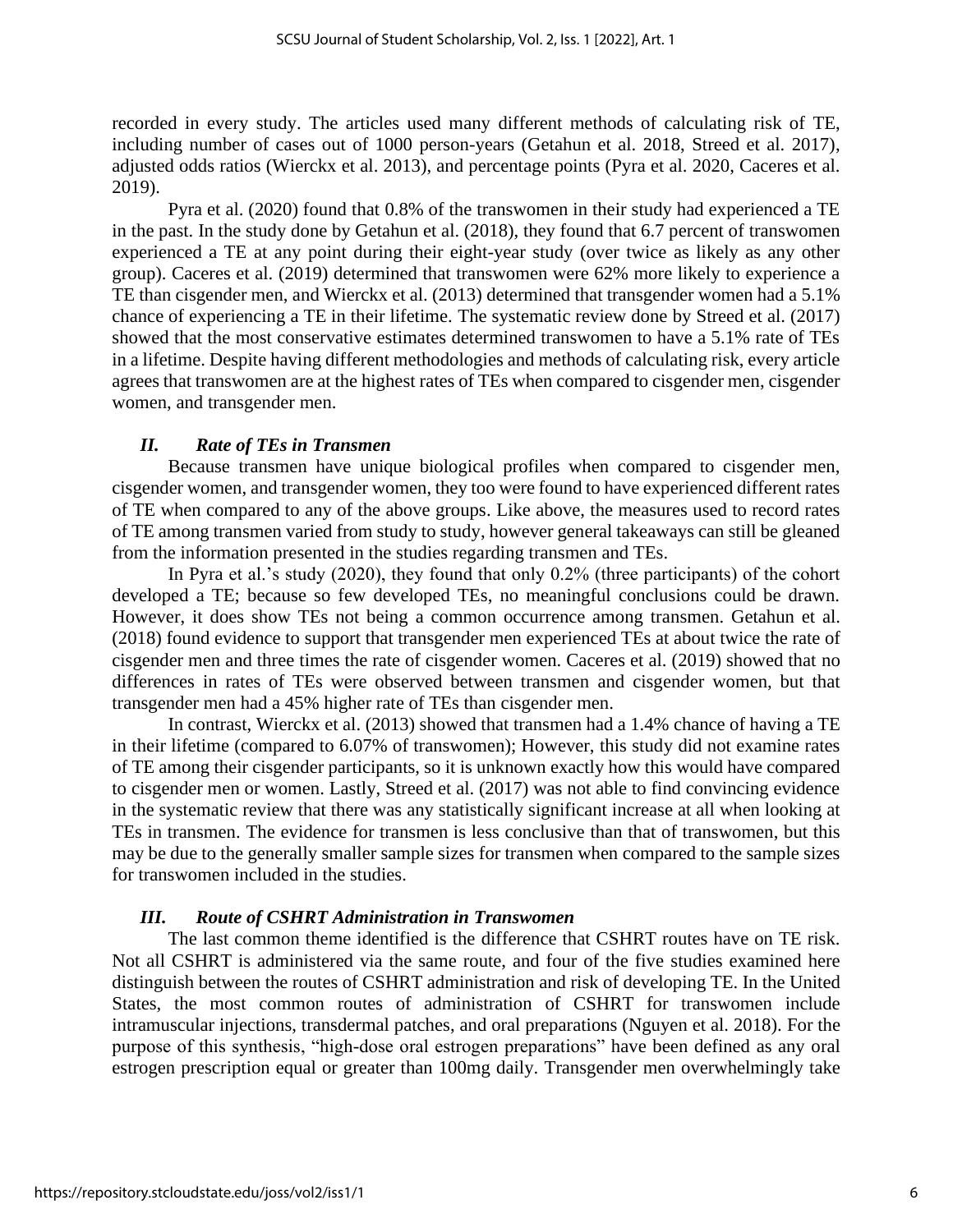CSHRT via intramuscular injections (Streed et al. 2017), so there are no meaningful comparisons that can be made regarding route of CSHRT in transmen and the risk of TE.

Transwomen in Pyra et al.'s (2020) study who were taking oral progesterone (medroxyprogesterone acetate) experienced TEs at nearly three times the rate of transwomen not taking progesterone orally, or those who were not taking progesterone at all. Getahun et al. (2018) found that transwomen who were taking high-dose oral estrogen were twice as likely to get a TE when compared to cisgender women taking low-dose oral estrogen preparations. Wierckx et al. (2013) found that their rate of TE in 5.1% of the participants was lower than that of a similar study done in 1997 (Van Kesteren et al.), which showed transwomen having a 6.4% chance of acquiring a TE; Interestingly, proportionally fewer people in Wierckx et al.'s (2013) study were on highdose oral estrogen when compared to Van Kesteren et al.'s (1997) study, leading these researchers to suggest that high-dose oral estrogen preparations are the reason for this difference. In the systematic review performed by Streed et al. (2017), one study was noted in which a cohort of 816 transwomen receiving CSHRT contained 36 participants who developed TEs; Of these 36 participants, 35 were taking high-dose oral estrogen preparations. However, it is very important to note that prescriptions of high-dose oral estrogen preparations for transwomen are not the norm, nor are they recommended practice due to this known risk of the development of TEs (Streed et al. 2017).

## *IV. Unanswered Questions*

Because transgender people were systematically denied CSHRT administration from healthcare professionals until as recently as the 1980s, there is still much research to be done concerning the effects it has on the cardiovascular system (Naz Khan, 2016). For example, there are currently no studies able to be found on the risk of cardiovascular disease in older trans people taking CSHRT. Because cardiovascular risk increases with age in the cisgender population, it is important for elderly transgender people on CSHRT to know how and if these risks change with age. Additionally, it is unknown how long-term administration of CSHRT affects cardiovascular health. Because people are getting access to CSHRT at earlier ages, soon there may be people who are only in their mid-thirties who have been receiving CSHRT for over 20 years. It is unknown if, for these individuals, cardiovascular risks "level out" to rates closer to their cisgender counterparts, or if transgender individuals on CSHRT will always be at an increased risk.

#### *V. Future Recommendations*

Future studies on the topic of transgender cardiovascular health should focus on the risks associated with taking CSHRT over time, and on whether the potentially harmful cardiovascular effects of CSHRT compound over time. This can be achieved by designing a long-term observational study that observes the type and dose of CSHRT, the age at which CSHRT was initiated, and the current age of the participants, along with relevant cardiovascular risk factors. Were this review able to include many participants of diverse age, it may be able to answer the first two unanswered questions listed above. Lastly, more studies are necessary to analyze whether transgender people are aware of the risk to physical health that CSHRT can pose, and if they are aware that different medication regimens have different levels of cardiovascular risk associated with them.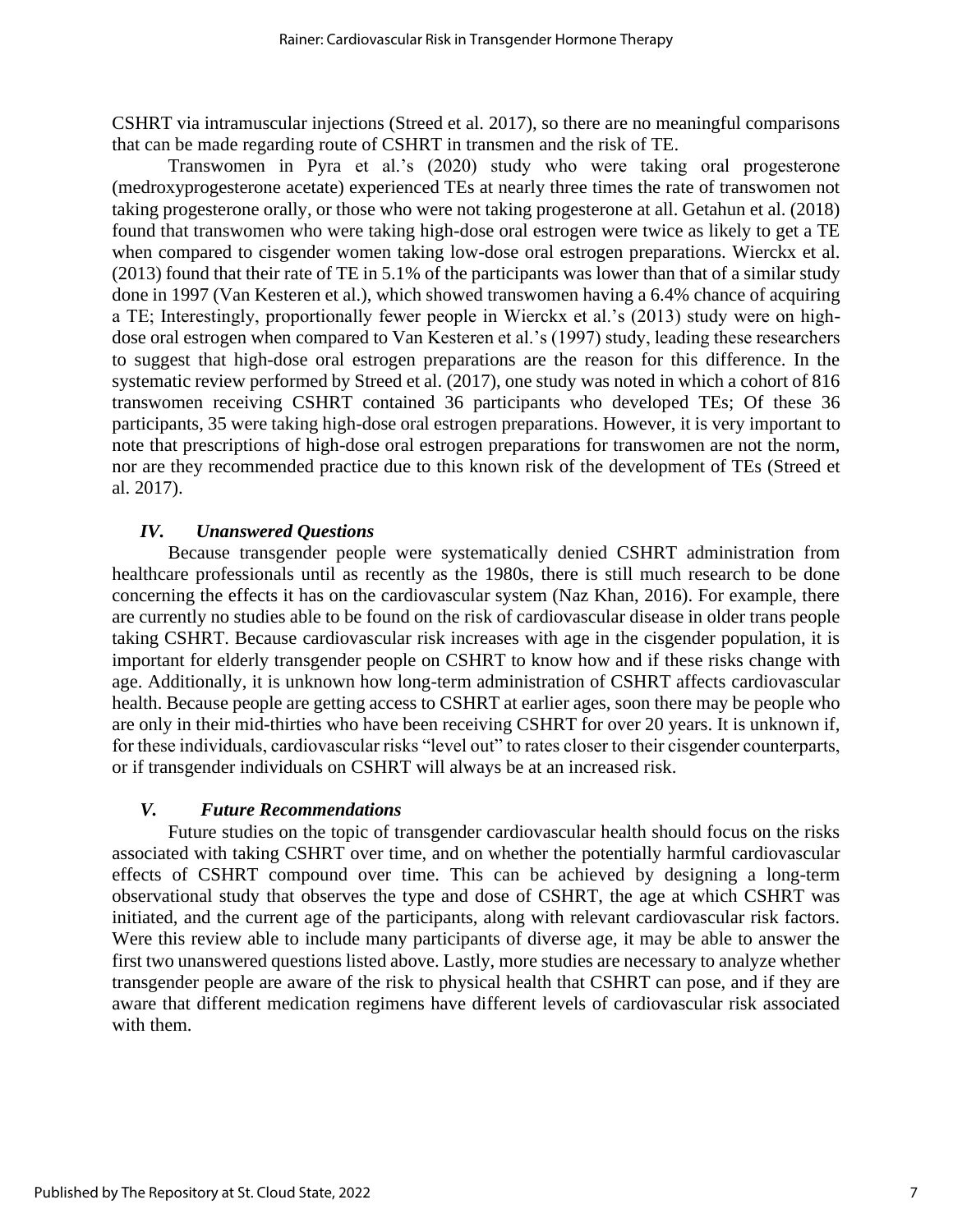#### **Conclusion**

This literature concludes that CSHRT may have some negative effects on the cardiovascular health of transwomen, and that current evidence is insufficient to declare what effect CSHRT may have on transmen. Healthcare providers should be aware that different dosages and formulations of CSHRT (namely high-dose oral estrogen) may put patients at higher risk of adverse cardiac outcomes. Although CSHRT may have some adverse effects on the cardiovascular system, the psychological benefits these individuals experience when utilizing CSHRT often outweigh the cardiovascular dangers. Patients should be educated on the cardiovascular risk factors associated with CSHRT prior to initiation. Lastly, it is important that in patients undergoing CSHRT, medical professionals prioritize monitoring for and educating on modifiable cardiovascular risk factors, such as smoking, physical inactivity, and high BMI to best maintain the health of these patients.

#### **References**

- Arlee, L., Cowperthwaite, R., & Ostermeyer, B. K. (2019). Facing stigma and discrimination as both a racial and a sexual minority member of the LGBTQ+ community. *Psychiatric Annals*, *49*(10), 441–445. https://doi.org/10.3928/00485713-20190910-02
- Caceres, B. A., Jackman, K. B., Edmondson, D., & Bockting, W. O. (2019). Assessing gender identity differences in cardiovascular disease in US adults: An analysis of data from the 2014–2017 BRFSS. *Journal of Behavioral Medicine*, *43*(329-338). https://doi.org/10.1007/s10865-019-00102-8
- Dargie, E., Blair, K. L., Pukall, C. F., & Coyle, S. M. (2014). Somewhere under the rainbow: Exploring the identities and experiences of trans persons. *Canadian Journal of Human Sexuality*, *23*(2), 60–74. https://doi-org.scsuproxy.mnpals.net/10.3138/cjhs.2378
- Fineout-Overholt, E., Mazurek Melnyk, B., Stillwell, S. B., & Williamson, K. M. (2010). Critical appraisal of the evidence: Part I. *American Journal of Nursing, 11*(7), 47-52. doi: 10.1097/01.NAJ.0000383935.22721.9c
- Getahun, D., Nash, R., Flanders, W. D., Baird, T. C., Becerra-Culqui, T. A., Cromwell, L., Hunkeler, E., Lash, T. L., Millman, A., Quinn, V. P., Robinson, B., Roblin, D., Silverberg, M. J., Safer, J., Slovis, J., Tangpricha, V., & Goodman, M. (2018). Cross-sex hormones and acute cardiovascular events in transgender persons. *Annals of Internal Medicine*, *169*(4), 205. https://doi.org/10.7326/m17-2785
- Naz Khan, F. (2016, November 16). *A history of transgender health dare*. Scientific American Blog Network. https://blogs.scientificamerican.com/guest-blog/a-history-of-transgenderhealth-care/
- Nguyen, H. B., Chavez, A. M., Lipner, E., Hantsoo, L., Kornfield, S. L., Davies, R. D., & Epperson, C. N. (2018). Gender-affirming hormone use in transgender individuals: Impact on behavioral health and cognition. *Current Psychiatry Reports*, *20*(12). https://doi.org/10.1007/s11920-018-0973-0
- Pyra, M., Casimiro, I., Rusie, L., Ross, N., Blum, C., Keglovitz Baker, K., Baker, A., & Schneider, J. (2020). An observational study of hypertension and thromboembolism among transgender patients using gender-affirming hormone therapy. *Transgender Health*, *5*(1), 1–9. https://doi.org/10.1089/trgh.2019.0061